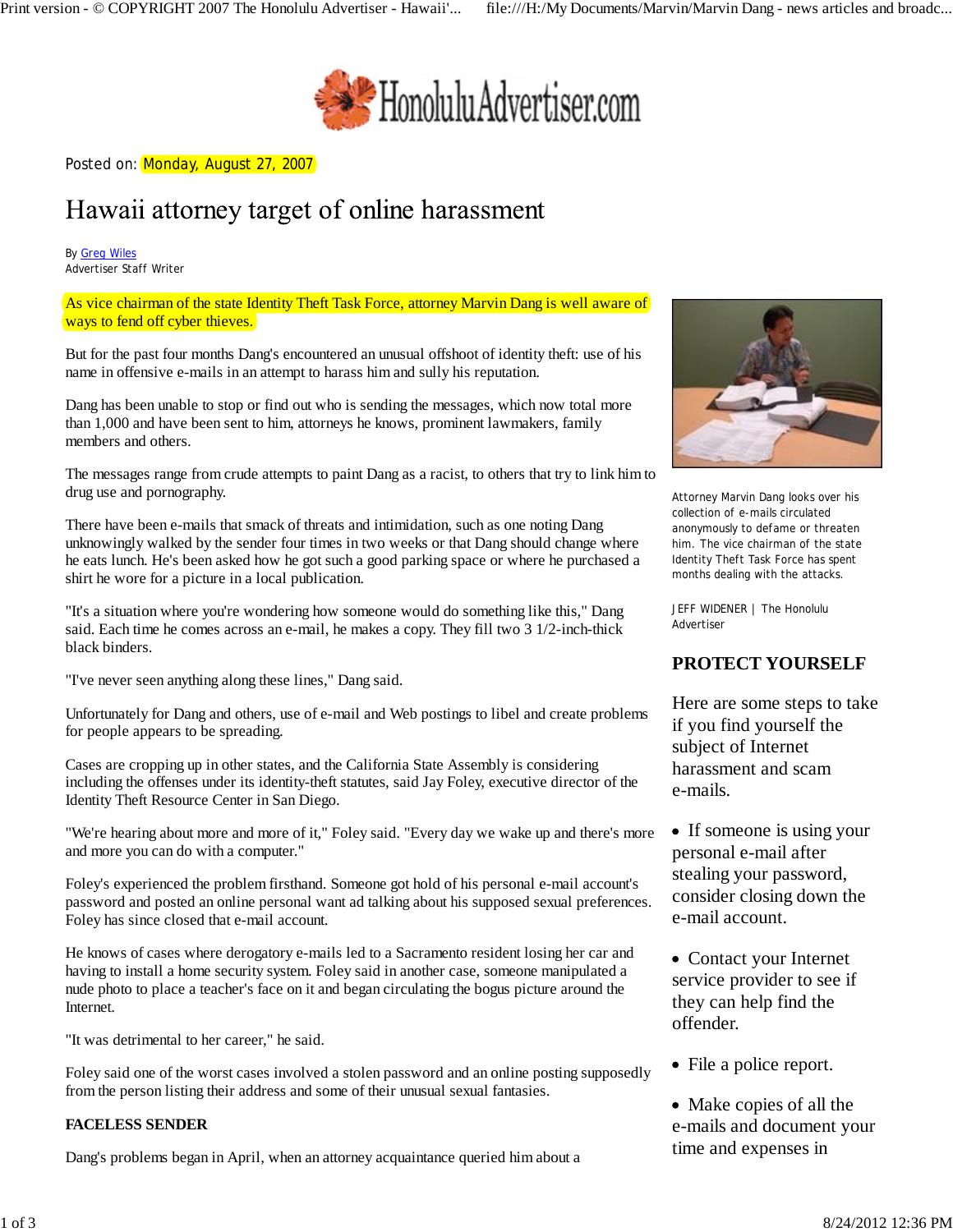questionable e-mail that was circulating. The message read:

"Dear Voter,

"We don't need a (racist slur) from Hawaii to be the president so help my cause in stopping this injustice.

"Friend of Marvin Dang"

Dang recoiled and remembers thinking that someone was attempting to steal his name or perhaps ruin his reputation.

In weeks that followed, it became more apparent that both were the case.

He started to get odd e-mails himself while more friends reported receiving e-mails defaming him. Dang said it appears the sender has harvested information about him on the Internet, pulling down names of lawyers he volunteers with and researching his political relationships and business clients. Some of these people are now receiving the electronic messages.

After learning of about a dozen e-mails, Dang contacted the state attorney general's office, the Federal Bureau of Investigation and the Honolulu Police Department. Dang said the origin of the e-mails has been difficult to trace because the sender uses Web services in other countries that guarantee the sender's identity will be protected.

The services allow the sender to be listed as "anonymous" or to use whatever name they want to be listed as sending the message.

Dang has been listed as the originator on some of the e-mails, while others have listed prominent local politicians, Dang's workers and family members as the sender.

In some cases, the names appear to have been grabbed from other sources. One supposedly was sent by George Orwell, perhaps an allusion to the deceased author whose novel "1984" included the line "Big Brother is watching you."

#### **E-MAILS GET NASTIER**

While the initial e-mails were subtle in libeling Dang, some of them have become more distasteful and ugly. One e-mail supposedly from Dang to another attorney noted, "got a new shipment of nose candy. Contact me."

Others have mentioned kiddie porn, gay Web sites or have made derogatory statements about people close to him. They've listed Dang, a former state legislator, as head of a dubious political committee. That message makes disagreeable references about certain Hawai'i ethnic groups and asking for money so he can help them.

Included in the messages are Dang's mailing address and telephone and fax numbers.

The state attorney general's office confirmed it is looking into the incidents but would not say more because the matter is under investigation.

Dang's work includes collecting debts for credit card companies and pursuing foreclosures for mortgage lenders. He suspects the culprit is an unhappy debtor whom he sued and now holds a grudge against him.

#### **WARNING TO OTHERS**

Meanwhile, Dang said he continues to receive up to a dozen of the e-mails a day, while other people he knows can receive multiple messages. He's taken steps to notify acquaintances about ignoring the derogatory missives.

"You always wonder who is getting these things," Dang said. "Credibility is very important and you want to make sure what is said about you is not scum lies like these."

Dang said he decided to make his story public to help educate people.

"Anyone can be the victim of e-mail harassment," he said. "Unfortunately, it's just too easy for a nameless, faceless perpetrator to fake the name of a sender."

dealing with problems. You can use this record to seek restitution when the person is caught, said Jay Foley, executive director of the Identity Theft Resource Center.

• Consider reaching out to people you know to explain the situation, just in case they've received the e-mails.

• In the most serious of cases, take steps to ensure your personal safety.

### **RELATED NEWS FROM THE WEB**

Latest headlines by topic:

- Mortgage
- US News
- Faceless
- US Federal Bureau of
- Investigation
- Electronic
- Personal Finance
- Internet Service Providers

Powered by Topix.net